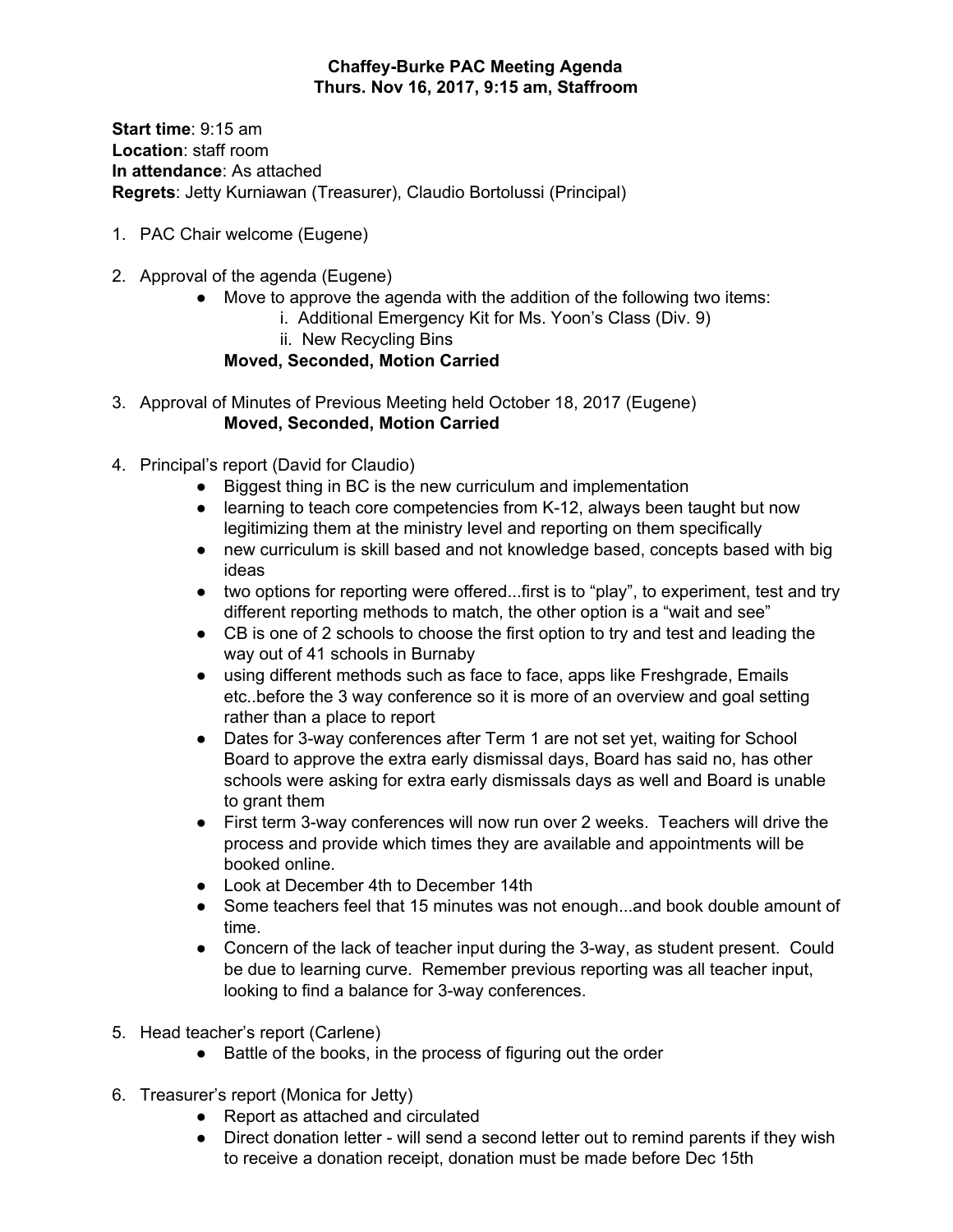- Special lunch has done well, but expenses haven't come in, showing pure revenue received
- Bottle recycling amount is before new bins
- 7. DPAC Update (Irene)
	- Vendor Fair & Presentation: Navigating Difficult Conversations on your PAC
		- Odyssey of the Mind a program for creative problem solving strategies for students from K through to College.
		- Might be something to consider for the students **ACTION: Irene to do more research and report back next meeting. ACTION: Mr. Heard to contact other schools that have the program and see what the program looks like at another school**
		- Navigating Difficult Conversations good presentation, hands on presentation
		- Irene to scan booklet and email
	- $\bullet$  Next DPAC Meeting: Mon. Nov. 20<sup>th</sup>, 7 pm @ Burnaby Central
- 8. Business arising from previous meeting
	- a. PAC Events Update
		- i. Movie Night (Fri. Oct 27<sup>th</sup>)
			- lower turnout than expected, might have clashed with Bonsor Halloween night
			- snack sales was good and using up inventory
			- next one is Fri. Nov 17th
		- ii. Volleyball Night (Wed. Nov 22<sup>nd</sup>)
			- hope to get more notices in, only a few responses so far
			- 4-5 families
			- need a couple of more volunteers to help
		- iii. Pancake Breakfast (Fri. Dec  $15<sup>th</sup>$ )
			- $\bullet$  9 am to 12 pm
			- Ellen and team will be in charge, will be here night before to mix the batter and in early morning to get things ready
			- Need to provide them a list of names of volunteers for them to assign tasks
		- iv. Used Book & Board game sale
			- Cindy has checked with Ms. Huva, book fair in December so plan to have this in late Jan or early Feb, date to be finalized
			- Need a storage space for the books the students bring
			- ACTION: Cindy to talk to Ms. Montgomery to possibly have some 6/7 students to design posters and signs
			- Notice needed to inform students and parents
			- Check with Mr. Bortoloussi to confirm date
			- Event will be held in the gym
	- b. Fundraising Events/Community Building Activities Update
		- i. Purdy's Chocolates
			- Approx. \$800 in orders and 25% is about \$200
			- Monday is the deadline for order
				- ACTION: Catherine will send a reminder
	- c. Other Business
		- i. Special Lunch Report (Irene for Ellen)
			- report as attached